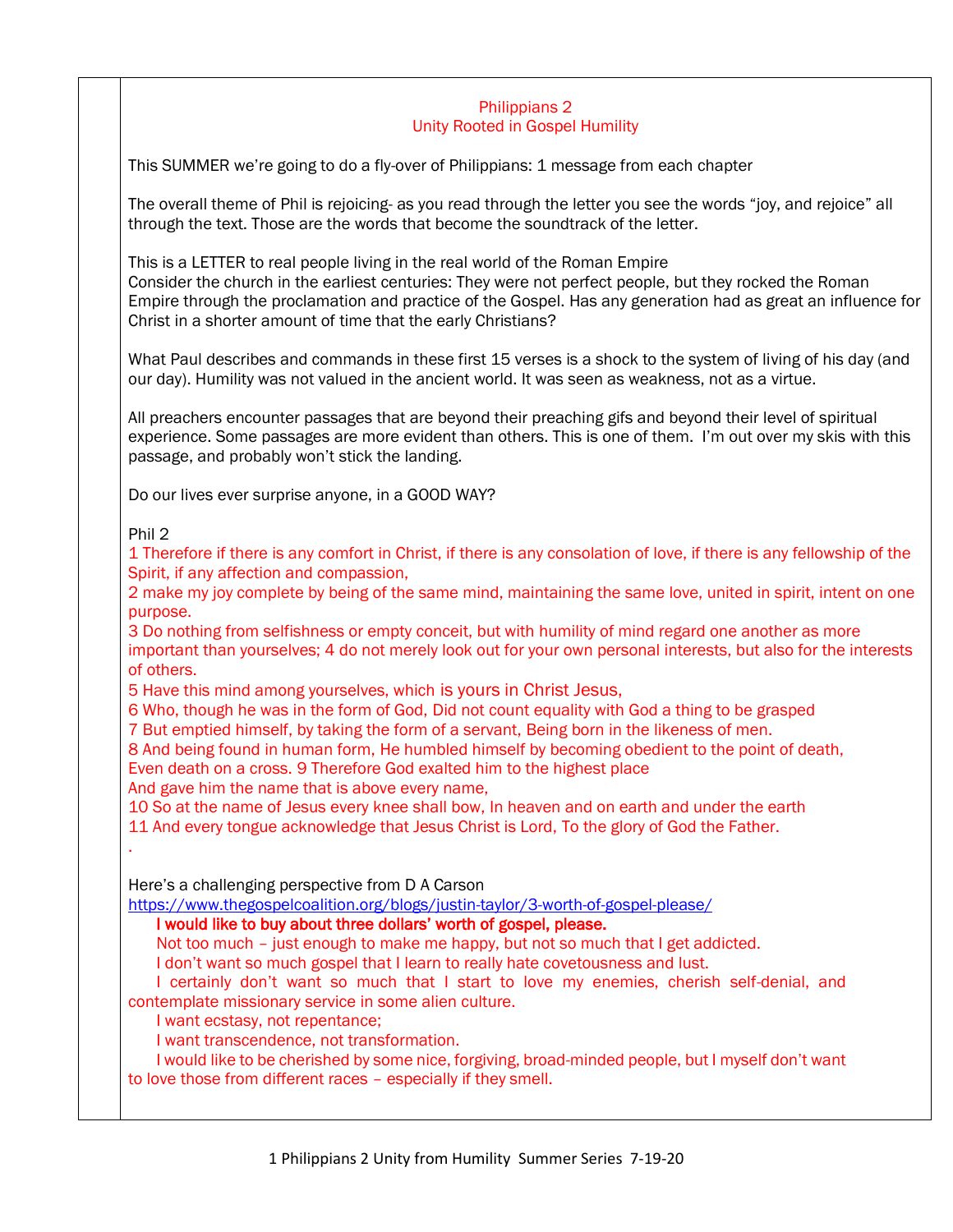I would like enough gospel to make my family secure and my children well behaved, but not so much that I find my ambitions redirected or my giving too greatly enlarged. I would like about three dollars' worth of the gospel, please. (pp. 12-13)

What we read in Phil 2:1-11 is NOT \$3 WORTH OF THE GOSPEL. It is the full meal deal that will reorient our whole life, and one manifestation will be something that is counter-intuitive and supernatural - HUMILITY IT IS this Christ centered humility that is the foundation of real Unity that Paul calls for in Phil 2 This UNITY through Humility is one aspect of what Paul means in 1:27

27 Only conduct yourselves in a manner worthy of the gospel of Christ, so that whether I come and see you or remain absent, I will hear of you that you are standing firm in one spirit, with one mind striving together for the faith of the gospel;

Paul explains that the threat to unity does not come from the outside, but from within our own hearts as believers in the church.

1) An exhortation to Unity

- 2) The Basis of unity
- 3) What it looks like

# #1 Exhortation to Unity

1 Therefore if there is any comfort in Christ, if there is any consolation of love, if there is any fellowship of the Spirit, if any affection and compassion,

2 make my joy complete by being of the same mind, maintaining the same love, united in spirit, intent on one purpose.

Paul gives a personal word that express how important this internal unity would impact him: "make my joy complete". His sincere pastoral heart is revealed

 EX parents with kids………..sibling arguments are very deflating for parents, and sibling affection is a source of great joy.

The world offers so much shallow or false unity that disappears in the face of disagreement or personal offense. It is NOT TO BE THAT WAY WITH THE CHURCH.

"Christians have transcendent reasons to be like-minded and to maintain a unity in love in defiance of differences of opinion, even in the teeth of perceived slights and offenses. They are supposed to be different from the world precisely in this way! Christians are to be people who get along with one another no matter what." Dr. Rayburn

# #2 THE foundation Of unity – Gospel truths

Verse 1 is what it means to be a Christian- comfort in having Christ as an "advocate" before God; consolation of the breath, depth, length, and height of the love of God, and the fellowship of the Spirit by which we cry out Abba, Father.

Verse 1 is written in a way that assumes or affirms what he is saying, i.e. "there is encouragement in Christ, there is consolation of love, there is fellowship of the Spirit, there is affection and compassion. So, given that…2 make my joy complete by being of the same mind, maintaining the same love, united in spirit, intent on one purpose.

If we live out of v. 1 then v. 2-4 become possible. Our real-world problem and struggle is that we often fail to draw on Christ. We fail to remember, and we fail to think it through and connect the dots.

EX; an old TV commercial promoting higher education had a tag line – "the mind is a terrible thing to waste."

"The Christian mind is a terrible thing to waste"

If you lack comfort, study the love of God toward us in Christ. Meditate on Jn 3:16, Rom 5, 8, etc. Don't just read them but marinate your heart in the reality of the Love of God.

#3 What DOES IT LOOK LIKE? v. 3-4 A SURPRISING LIFE – IN A GOOD WAY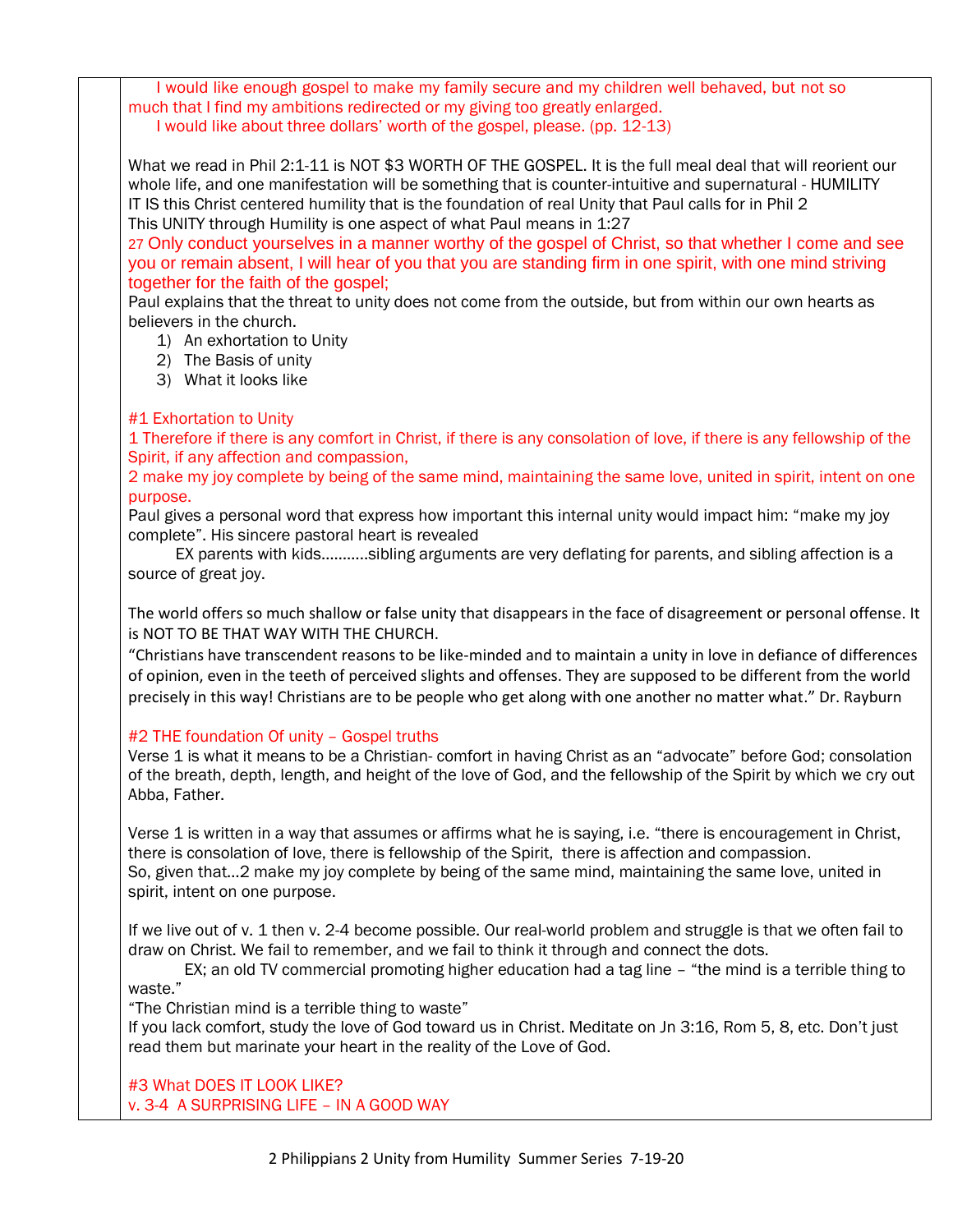But first, There is a REAL WORLD reason for our problems – v.3

KEY WORD- "vain glory" or "glory hunger"

Glory hunger is at the root of most / all of our relationship issues –

EX: Listen to a group of kids or adults talking and bragging and trying to top each other's story or exploit.

"My toy, gadget, team, company, etc can do this…."

"Well mine can do it faster or better or cheaper…"

How do we recognize conceit and selfish ambition(strife)? 14 Do all things without grumbling or disputing; 15 so that you will prove yourselves to be blameless and innocent, children of God above reproach in the midst of a crooked and perverse generation, among whom you appear as lights in the world, V. 14 Look for complaining and disputing. They are the expression of selfish ambition and conceit. They threaten any church.

Just listen to yourself for complaining, grumbling and disputing. Look underneath at the roots and will likely find selfish ambition, self-advancement, conceit.

They are examples of how we contend with God for the glory of which only He is worthy i.e. GLORY HUNGER. Selfish ambition and conceit are not as complicated as we might think. Selfish ambition and conceit are more dangerous than we might think.

Selfish ambition and conceit are not as complicated as we might think – we don't have to go to counseling and find the cause – bad parenting, poor potty training techniques, not enough attention, too much attention, birth order issue, low self-esteem, too much self-esteem, a certain Enneagram type, called names as a child, didn't get enough playing time in sports, got too much playing time, etc.

NO, IT'S JUST NOT THAT COMPLICATED. It boils down to GLORY HUNGER – we are looking for glory – meaning, significance, worth – in the wrong places – in ourselves or in how others view us. We're looking for glory in something other than God.

Selfish ambition and conceit are more dangerous than we might think – it's not a personality flaw that we'll outgrow. It is the IDOLATRY OF SELF. We want the glory that belongs to God alone and the glory that we can create from a worldly basis will not satisfy our souls, so we are HUNGRY. We try to deal with that hunger through getting our own way, building ourselves up, or putting others down.

This glory hunger is rooted in the *' organic network of compulsive attitudes, beliefs and behavior deeply rooted in our alienation from God.' This gets to the heart of the biblical view of sin. RICHARD LOVELACE*

Learning to recognize and repent of glory hunger is a key aspect of growth as a Christian. It is an important part of learning to regard one another as more important than yourselves; 4 do not merely look out for your own personal interests, but also for the interests of others.

We can't see others as more important than ourselves, or see them as important at all, if our hearts are suffering from glory hunger.

How do we tame that hunger?

We remember v. 1

1) Therefore, if there is any comfort in Christ, if there is any consolation of love, if there is any fellowship of the Spirit,

When we are humbled by v. 1, then humility can grow. We no longer walk into a room and think that we are the most important person in the room. We no longer evaluate other in the room based on social standing or the 'cool factor'.